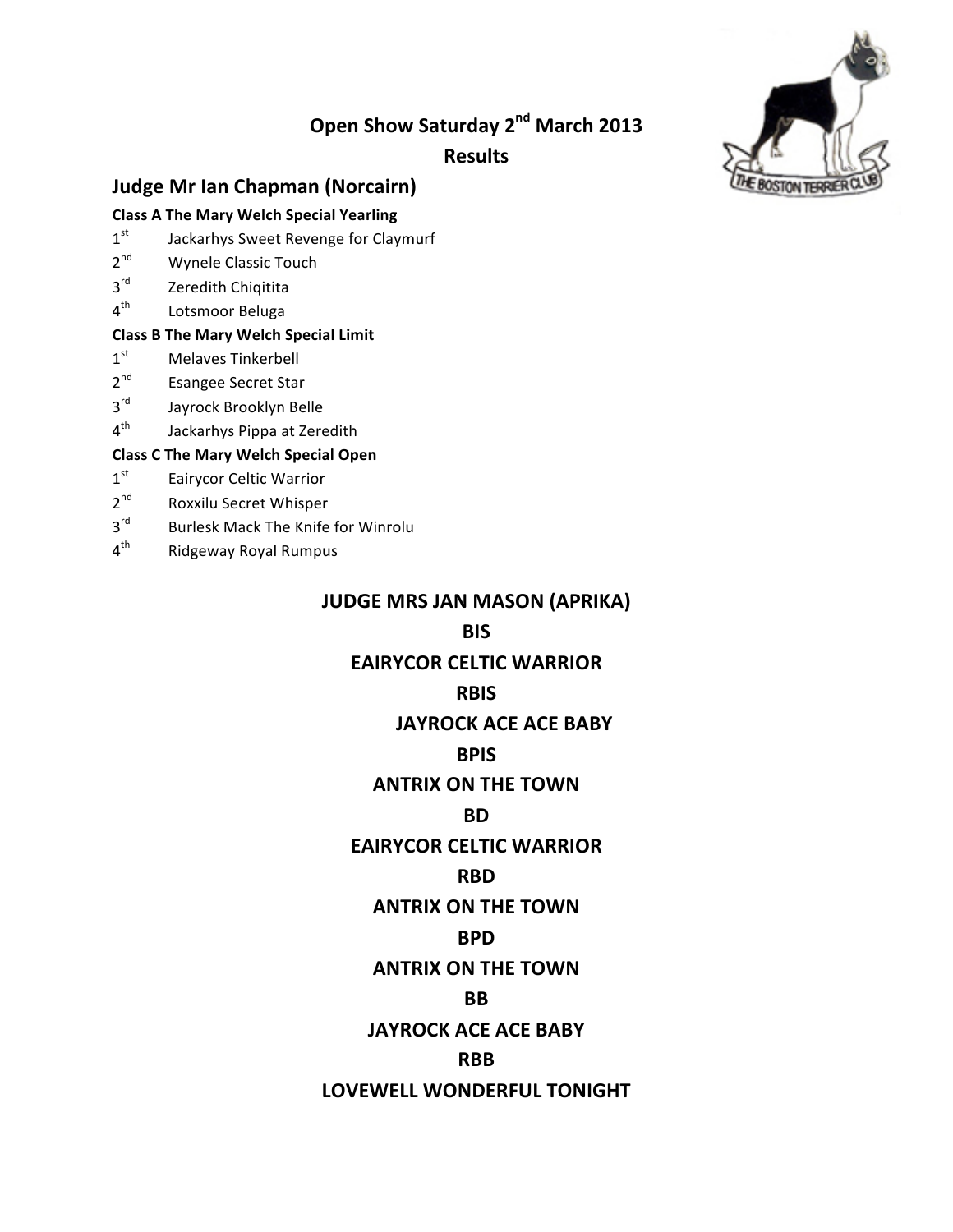## **BPB**

## **WYNELE CLASSIC TOUCH**

 $1<sup>st</sup>$  Antrix On The Town 2st Mynele Classic Touch

**Class%3%Junior%Dog Class%12%Junior%Bitch**  $1<sup>st</sup>$  Melaves Return Of The Jedi  $1<sup>st</sup>$  Zeredith Chiquitita

 $1<sup>st</sup>$  Roxxilu American Gentleman 1st Melaves Tinkerbell

- $1<sup>st</sup>$  Burlesk Mack The Knife For Winrolu  $1<sup>st</sup>$  Jayrock Ace Ace Baby
- 
- 

#### **Class%1%Minor%Puppy%Dog Class%10%Minor%Puppy%Bitch**

- $1<sup>st</sup>$  Lovewell Im Your Man 1st Lovewell Mis Understood
	- $2^{nd}$  Lovewell Bed of Roses

### **Class%2%Puppy%Dog Class%11%Puppy%Bitch**

- 
- 2<sup>nd</sup> Antrix Calamity Jane
- 3<sup>rd</sup> Antrix Kiss Me Kate
- 4<sup>th</sup> Wynele Ruby Slippers

### **Class%4%Maiden%Dog Class%13%Maiden%Bitch**

No Entries  $1^{st}$  Wynele Ruby Slippers

### **Class%5%Novice%Dog Class%14%Novice%Bitch**

No Entries 1st  $1^{st}$  Jackarhys Sweet Revenge for Claymurf

### **Class%6%Post%Graduate%Dog Class%15%Post%Graduate%Bitch**

- 
- 2<sup>nd</sup> Antalya Vera Wang
- 3<sup>rd</sup> Lotsmoor Beluga
- 4<sup>th</sup> Ridgeway Rock N' Roll

#### **Class%7%Limit%Dog Class%16%Limit%Bitch**

- 
- $2^{nd}$  Sueno San Angelo 2nd Ridgeway Royal Rumpus
- $3<sup>rd</sup>$  Linsgift Jonny Cash  $3<sup>rd</sup>$  Roxxilu Secret Whisper
	- 4<sup>th</sup> Jayrock Brooklyn Belle

#### **Class 8%Open%Dog Class%17%Open%Bitch**

- $1<sup>st</sup>$  Eairycor Celtic Warrior 1st Lovewell Wonderful Tonight
	- 2<sup>nd</sup> Sueno Santa Barbara
	- 3<sup>rd</sup> Uthando Diamond Solitaire
	- 4<sup>th</sup> Donmar Ebony and Ivory EJW'09